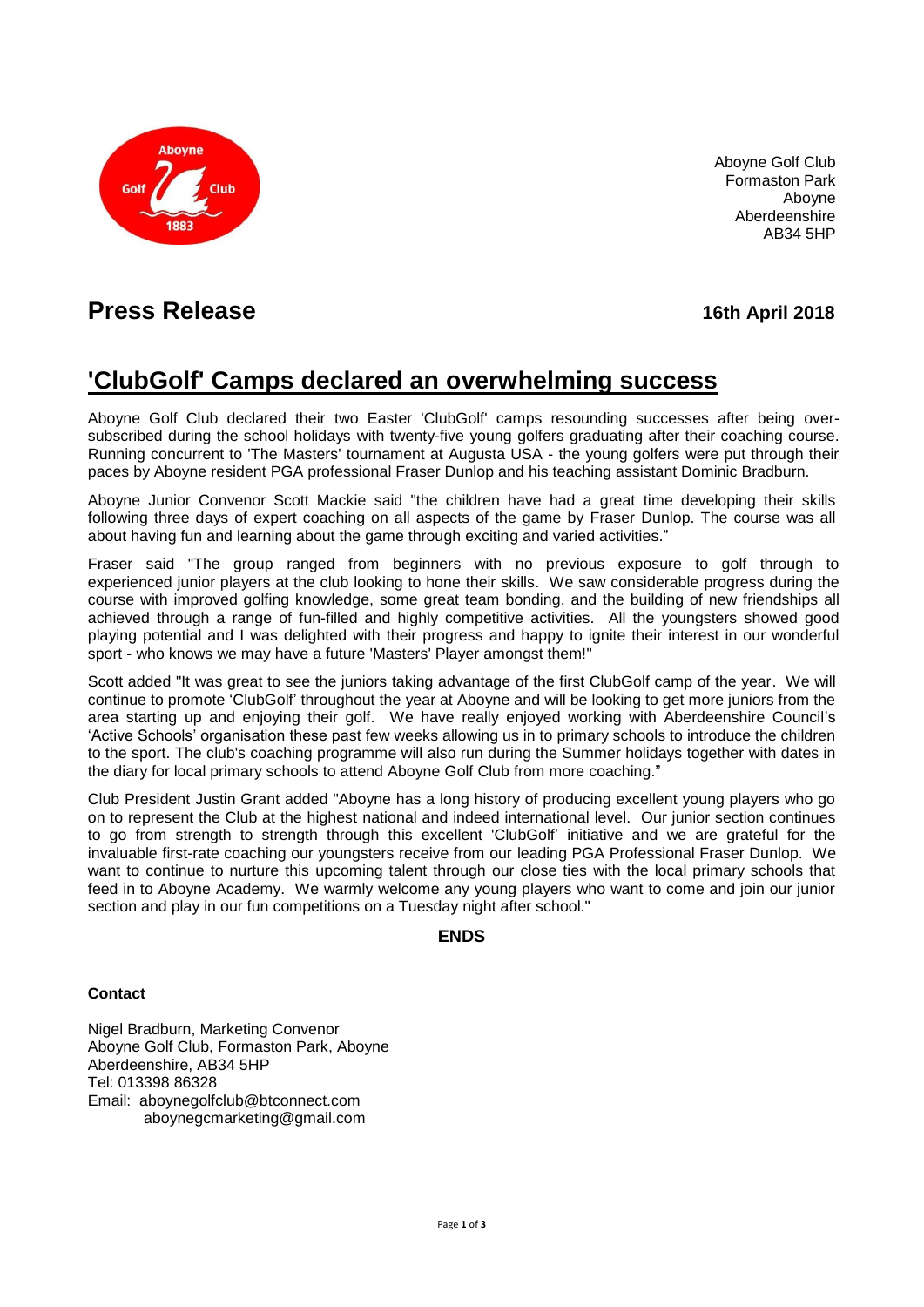### **PHOTO**

#### **Selection of Juniors attending the Aboyne 'ClubGolf' camp**



## **Notes to Editors**

The oldest club on Royal Deeside, Aboyne is an immaculately maintained, challenging golf course with spectacular views of the surrounding hills & countryside.6000 yards of impeccable fairways and faultless greens - a golfer's haven. Aboyne embraces every golfer, from beginner to Scottish International.

Our welcoming, family friendly clubhouse allows you to soothe away your cares on our sunny balconies, where you may catch a glimpse of ospreys, otters or the swans on the Loch. Aboyne is the understated jewel in Aberdeenshire's golfing crown.

Our long-established course has won many plaudits as one of the most memorable tests of inland golf in Scotland. Designed by Archie Simpson and updated by renowned architect Martin Hawtree, such is Aboyne's unique terrain and growing reputation it has been selected in recent years by our governing body to host the Scottish Golf Women's County Finals and the Men's NE Open – the flagship event in the North East District calendar and a world amateur ranking event. We have also been honoured to chosen by The R&A to host the LGU Coronation Foursomes Regional Finals in 2018.